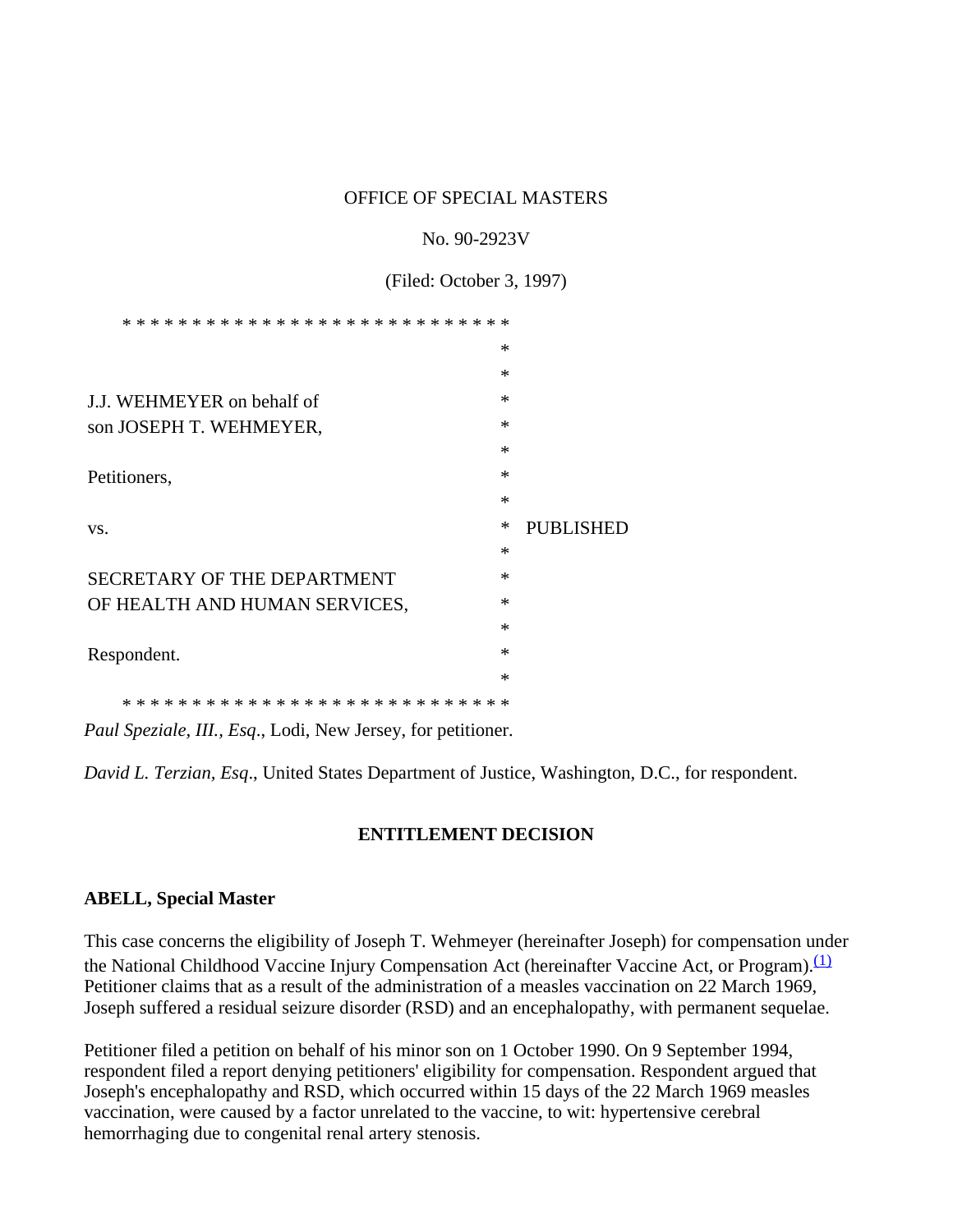On 16 January 1997 the court conducted an evidentiary hearing in Philadelphia, Pennsylvania.<sup>(2)</sup> The court received, on behalf of the petitioner, the testimony of Mr. J.J. Wehmeyer, Joseph's father, Dr. David L. Romano, a nephrologist, and Dr. Marcel Kinsbourne, a pediatric neurologist. Dr. M. William Schwartz, a pediatric nephrologist, and Dr. Mary Anne Guggenheim, a pediatric neurologist, testified on behalf on respondent.

Following a review of the entire record, and for reasons stated below, the court finds, pursuant to § 12(d) (3)(A) and Vaccine Rule 10(a), that petitioner is not entitled to compensation.

### **I. STATUTORY REQUIREMENTS**

#### **A.**

The Vaccine Act permits petitioners to establish causation in one of two ways: either through the statutorily prescribed presumption of causation or by proving causation-in-fact.<sup>(3)</sup> The Vaccine Injury Table lists specific vaccines and certain injuries or conditions that may occur as a result of the administration of a vaccination. If the first symptom or manifestation of the onset of a "Table injury" is found to occur within a prescribed time period, a rebuttable presumption is created that the vaccine caused the condition. Section 13(a)(1);  $\S11(c)(1)(C)(i)$ ;  $\S14(a)$ . To meet his burden of proving that the onset of an encephalopathy or residual seizure disorder occurred on Table for a measles vaccination, petitioner must demonstrate, by a preponderance of the evidence, that the first symptom or manifestation of the onset of the alleged vaccine-related injury occurred within 15 days of the administration of the DPT vaccination. Section  $11(c)(1)(C)(i)$ .<sup>(4)</sup> As part of petitioner's *prima facie* case, the United States Supreme Court has held that he "must also show that no evidence of the injury appeared before the vaccination." $(5)$ 

#### **B.**

The statutory presumption of causation may be affirmatively defeated if a preponderance of the evidence indicates that the condition was caused by a factor unrelated to the vaccine.  $\frac{$13(a)(1)(B)}{B}$ . The Vaccine Act states that, for petitioners to receive compensation under the act, the special master must find:

that there is not a preponderance of the evidence that the illness, disability, injury, condition, or death described in the petition is due to factors unrelated to the administration of the vaccine described in the petition.

Section  $13(a)(1)(B)$ . Section  $13(a)(2)$  states that:

For purposes of  $[\S13(a)(1)]$ , the term "factors unrelated to the administration of the vaccine" --

(A) does not include any idiopathic, unexplained, unknown, hypothetical, or undocumentable cause, factor, injury, illness, or condition, and

(B) may, ...include infection, toxins, trauma (including birth trauma and related anoxia), or metabolic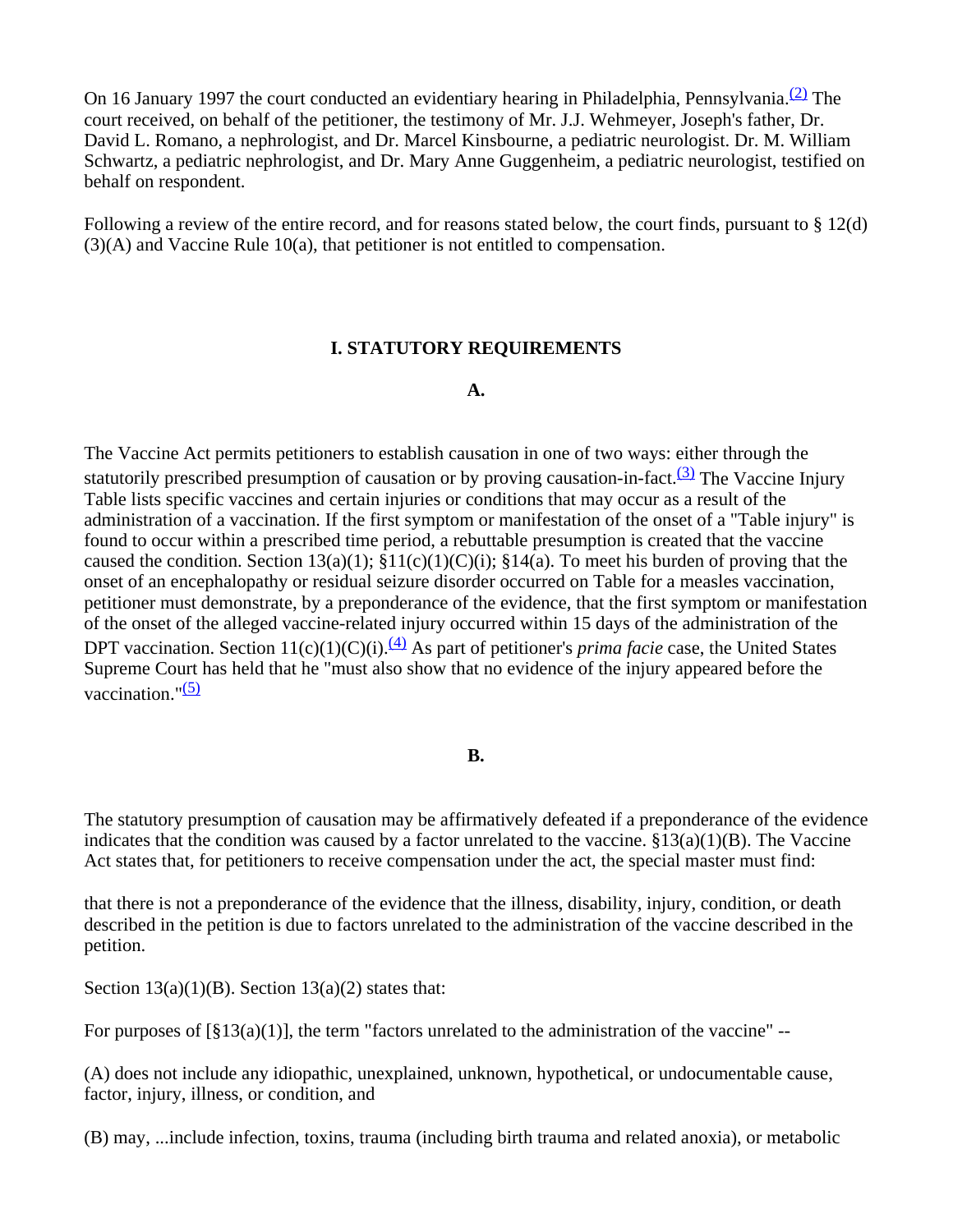disturbances which have no known relation to the vaccine involved, but which in the particular case are shown to have been the agent or agents principally responsible for causing the petitioner's illness, disability, injury, condition, or death.

As stated in *Knudsen v. Secretary of HHS*, 35 F.3d 543 (Fed.Cir. 1994), "the standards that apply to a petition's proof of actual causation in fact in off-table cases should be the same as those that apply to the government's proof of alternative actual causation in fact." *Id*. at 549. Respondent must prove the existence of the factor unrelated alleged, and that this alleged condition actually caused Joseph's encephalopathy and residual seizure disorder. To satisfy her burden, respondent must prove a "logical sequence of cause and effect." *Strother v. Secretary of HHS*, 18 Cl.Ct 816, 818 (1989), *decision foll. remand*, 21 Cl.Ct. 365, 370-73 (1990), *aff'd without opinion*, 950 F.2d 731 (Fed.Cir. 1991). This sequence "must be supported by a sound and reliable or scientific explanation." *Knudsen* at 548 (citing *Daubert v. Merrell Dow Pharmaceuticals, Inc.*, 113 S.Ct. 2786 (1993)). By statutory mandate, respondent must affirmatively show that the alleged factor unrelated was the agent "principally responsible for causing" Joseph's encephalopathy and residual seizure disorder. §13(a)(2).

As conceded by respondent, "[t]here is little question that Joseph Wehmeyer suffered an encephalopathy and residual seizure disorder within 15 days" of his 22 March 1969 measles vaccination. Resp. Brief at 1. However, there are two issues that remain before the court:

(1) Whether the symptoms suffered by Joseph on-Table were the *first* symptoms or manifestations of the onset of a Table injury.

In other words, petitioner must show, according to *Whitecotton*, that there is no evidence that the injury appeared before the 22 March 1969 measles vaccination. If that issue is resolved in favor of petitioner, the remaining issue before the court is:

(2) Whether Joseph's injuries were caused by a factor unrelated to the 22 March 1969 measles vaccination.

# **II. FACTS**

Joseph was born on 18 February 1968. His mother's pregnancy and delivery were unremarkable, as was his neonatal course. P.Exs. 5, 6. Mr. Wehmeyer testified that Joseph was always a normal baby in comparison to his siblings. Tr. at 9. Prior to five months of age, Joseph never had any adverse conditions noted at well baby visits. Tr. at 10.

On 22 March 1969 Joseph received a measles vaccination. P.Ex. 33. Approximately seven days after receiving the measles vaccination, Joseph developed a runny nose, which was followed by severe projectile vomiting. P.Ex. 3 at 2. The next day he was warm to the touch. P.Ex. 1 at 2. On the day of admission, he would not eat. *Id*. On the evening of admission he was lethargic, then, after he was put down to sleep, he was discovered screaming and shaking in his bed with his eyes rolled upward. P.Ex. 1 at 3. He was taken to Milford hospital where he received phenobarbital and was noted to be comatose. *Id*. Joseph was then transferred to Yale New Haven Hospital where he was admitted on 30 March 1969. *Id*. He arrived at the hospital in status epilepticus and was treated with Valium. *Id*. After the Valium, the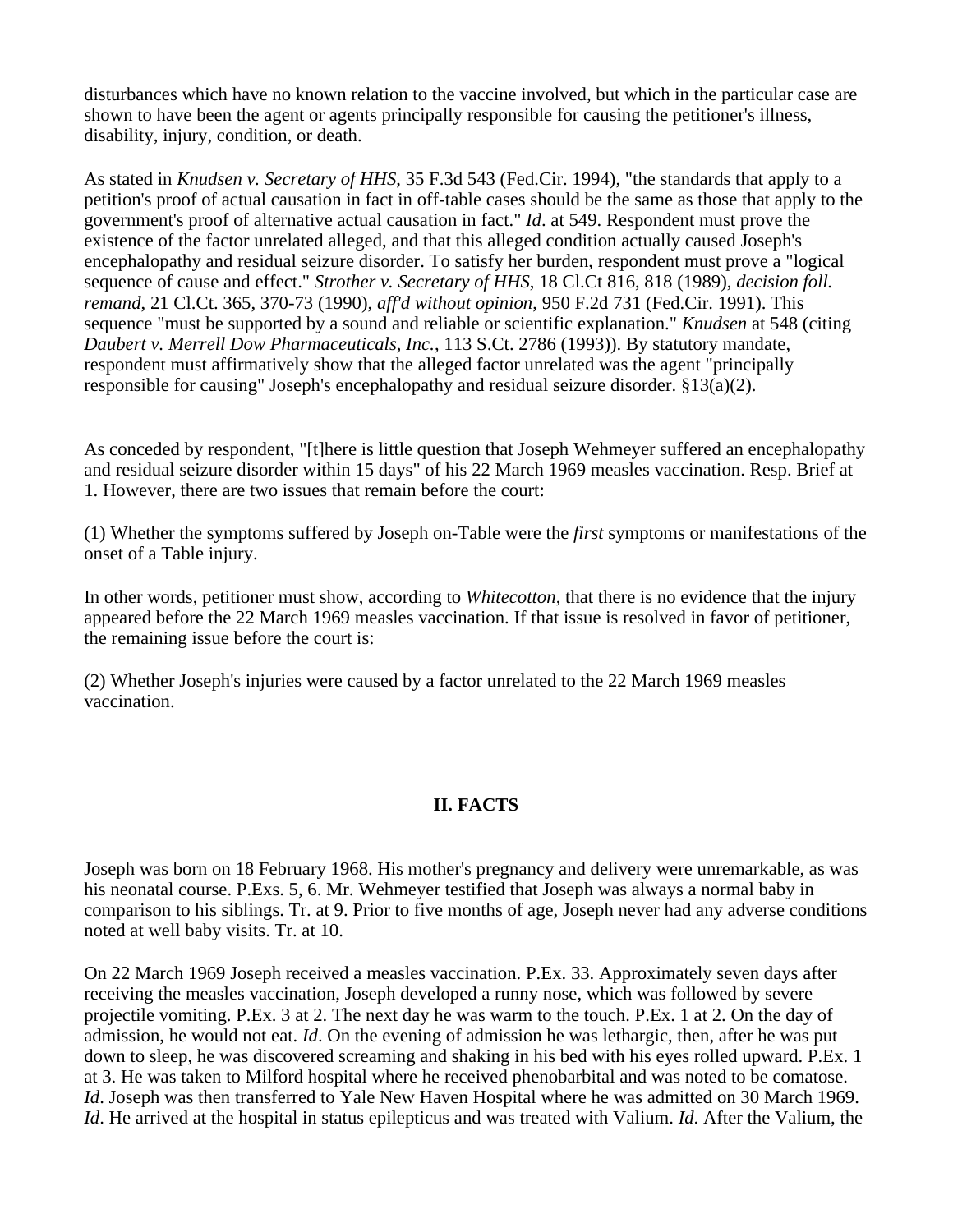generalized seizures ceased. P.Ex. 1 at 6. He developed hemiparesis on the right side after the seizures subsided. P.Ex. 1 at 15.

While at the hospital, Joseph was noted to have severe and uncontrollable hypertension (high blood pressure). P.Ex. 3 at 2. The doctors suspected a renal etiology behind this condition and thus exploratory surgery was performed. P.Ex. 1 at 28. This surgery revealed that Joseph had left renal artery stenosis (narrowing of the arteries in the kidney). P.Ex. 3 at 2. A left nephrectomy was performed in attempt to control the hypertension. *Id*. Joseph was released from the hospital after two months. His blood pressure was continually monitored and after treatment with medications, it eventually dropped to normal. *Id*. at 3. Joseph remains severely mentally retarded with a seizure disorder and spastic right hemiparesis.

The preceding facts are not in dispute. However, an argument has arisen over what happened to Joseph at approximately five months of age -- well before the 22 March 1969 measles vaccination. At that time, an incident occurred while the family was visiting Joseph's grandparents in Cedar Falls, Iowa. That episode is the focus of much attention in this case. Apparently Joseph had stopped breathing and was taken to the hospital. Tr. at 10. The records from that hospitalization at Sartori Memorial Hospital no longer exist. Therefore, the court must reconstruct the most likely scenario from the testimony and affidavits of Mr. Wehmeyer and the references to the event in later medical records.

The testimony of Mr. Wehmeyer about the incident that occurred when Joseph was approximately 5 months of age, as augmented by the parents' affidavit of 21 May 1991,  $\frac{(6)}{6}$  can be summarized as follows. Joseph was asleep in his crib while Mr. Wehmeyer was eating dinner with his parents. Tr. at 10. His mother had just fed him and given him a bottle before he went to bed. Tr. at 13; P.Ex. 2 at 2. Joseph's uncle ran down and said "there's something wrong with Joseph." Tr. at 10. Mr. Wehmeyer immediately took Joseph from the crib and administered mouth-to-mouth resuscitation. *Id*. His impression was that Joseph had choked and stopped breathing. *Id*. Mr. Wehmeyer recalls Joseph as being lifeless. Tr. at 11. He stated that Joseph's color was normal but he started to turn gray when they reached the hospital. Tr. at 12. Joseph was intubated by the doctors, and some of his baby food came out of his nose. P.Ex. 2 at 2. Mr. Wehmeyer recalls the immediate diagnosis of the doctors was that Joseph had asphyxiated. It was not an object lodged in the throat, but more likely something he had "burped up." Tr. at 13. Mr. Wehmeyer recalled the words aspiration being used by the doctors, but did not hear any reference to seizures, a seizure-like event or apnea. Tr. at 13, 33. Joseph was "fine" upon discharge from the hospital, and suffered no residual effects from the episode. Tr. at 13; P.Ex. 2 at 2.

Apart from the above statements of the petitioner, there are several notations in subsequent medical records that relate to the hospitalization of Joseph at 5 months of age. While Joseph was hospitalized at Yale New Haven Hospital during March and April, 1969, four separate notations were recorded, which refer to the prior aspiration event.<sup> $(7)$ </sup> They are reproduced as follows:

1) "There was a similar episode when he was 5 [months] old when he was noted to have vomited supper and was noted not to be breathing and he was given mouth-to-mouth resuscitation and was [questionable] intubated." P.Ex. 1 at 2.

2) "A similar episode [without] fever occurred at age 5 [months] associated [with] emesis [resulting in] anoxia and seizures. Subsequent EEG [questionable] abnormal." P.Ex. 1 at 3.

3) Past history -- Age 6 [months,] aspirated food [resulting in] asphyxia. Resuscitated and hospitalized [for] 2 days -- [no seizures]. $\frac{(8)}{8}$  Has had intermittent projectile vomiting since. P.Ex. 1 at 6.

4) "...had a history of having a seizure at 5 months...." P.Ex. 1 at 31.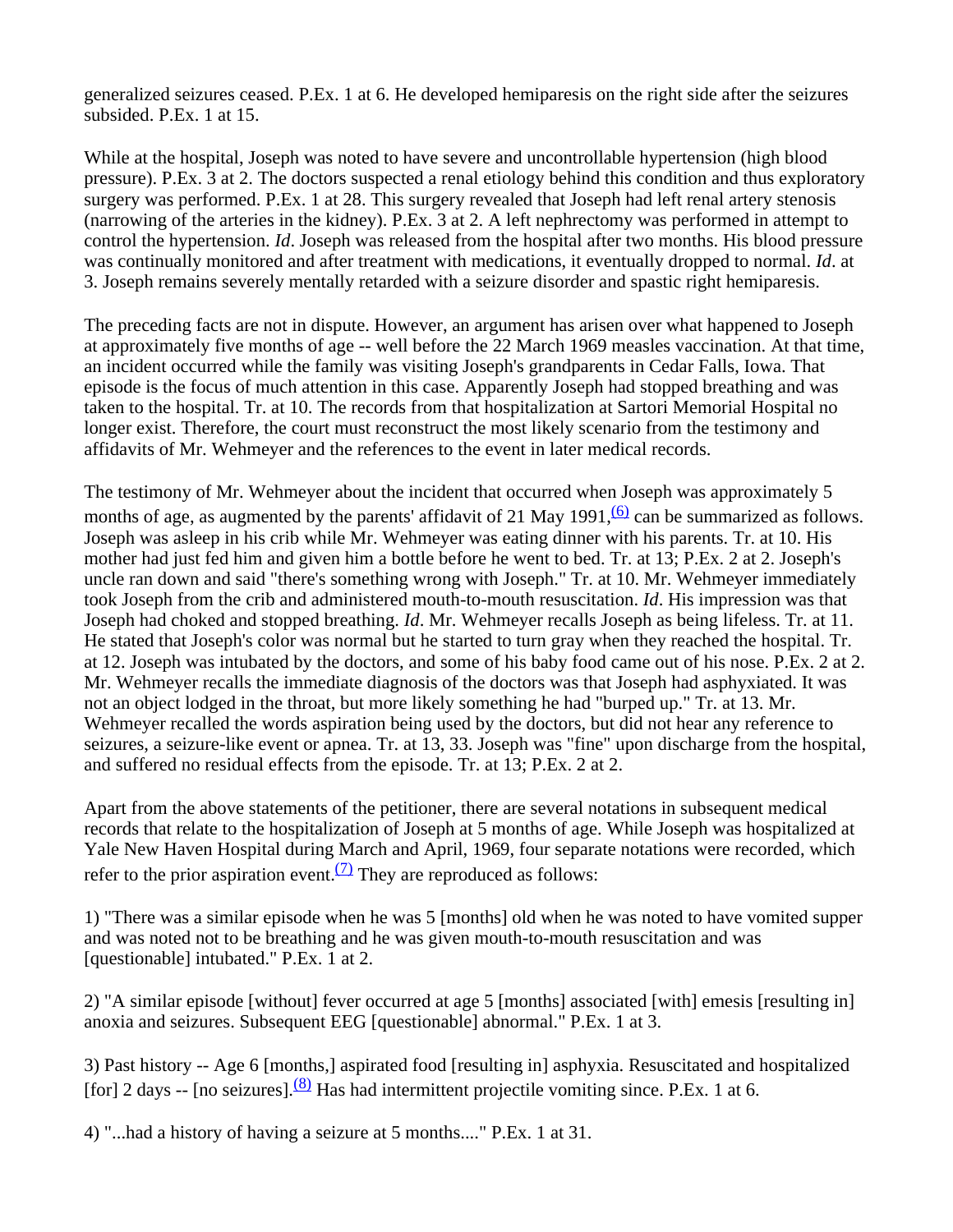In addition, a record from the New York Hospital-Cornell Medical Center dated 15 November 1971 states: "At 4 [months] -- may have had a cond." P.Ex. 7 at 1. Also from that hospital, a letter from Dr. Hart deC. Peterson, to Dr. John E. Lewy, states "[Joseph] may have suffered a convulsion at 4 months of age but at the age of 1 clearly had a seizure...." P.Ex. 7 at 31.

Joseph had well baby pediatrician visits on 12 April, 28 May, 24 July and 9 September 1968. P.Ex. 2 at 2; P.Exs. 32 & 33. There are no records of adverse findings with regard to Joseph's health from any pediatric records. Indeed, most of the pediatric records were unavailable. However, Mr. Wehmeyer testified that he was never informed of any problems with Joseph at any of those exams. Tr. at 10, 15.

### **III. DISCUSSION**

### **A. Table Injury**

The first issue to address is whether petitioner has proven a *prima facie* case for entitlement. As petitioner is proffering a Table injury within the Table time frames, this task is made somewhat easier by the statutory presumptions afforded. As referenced *supra*, and conceded by respondent, there is little question that petitioner has proven that symptoms of an encephalopathy and a residual seizure disorder occurred within 15 days of the administration of a measles vaccine. The inquiry, however, does not end there. As provided in the Vaccine Act, the *first* symptom or manifestation of the onset of a Table injury must occur on Table.  $\S11(c)(1)(C)(i)$ . To clarify that statutory mandate, the Supreme Court has held that the petitioner "must also show that no evidence of the injury appeared before the vaccination." *Whitecotton*, 115 S.Ct. at 1480. Thus to determine whether petitioner has satisfied the statutory and precedential requirements for a *prima facie* Table case in this matter, the court must determine whether the aspiration episode that occurred at approximately 5 months of age was the first symptom of Joseph's encephalopathy and RSD.

There is a paucity of documentary evidence with respect to the aspiration event. There are some references from the subsequent hospitalization in March and April of 1969, but no immediately contemporaneous records exist. Thus, the testimony of Mr. Wehmeyer becomes crucial. After a careful evaluation of his demeanor, comportment and presentment at trial, the court finds that Mr. Wehmeyer testified truthfully about all matters of which he had knowledge. The court observed no attempt to deceive, embellish or favorably reconstruct the past. His testimony is therefore given considerable weight as he was a credible witness.

The court is presented with the all too familiar problem of reconciling credible testimony with more contemporaneous documentation that is somewhat inconsistent with the statements made at trial. To resolve such conundrums, the court employs the following analysis:

It has generally been held that oral testimony which is in conflict with contemporaneous documents is entitled to little evidentiary weight. [Citations omitted.] That rule has been followed in Program cases. *See, e.g., Flynn v. Secretary of HHS*, No. 89-54V, slip op. at 7 (Cl. Ct. Spec. Mstr. May 17, 1990). The rule should not be applied blindly, however. Written records which are, themselves, inconsistent, should be accorded less deference than those which are internally consistent. Records which are incomplete may be entitled to less weight than records which are complete. If a record was prepared by a disinterested person who later acknowledged that the entry was incorrect in some respect, the later correction must be taken into account. Further, it must be recognized that the absence of a reference to a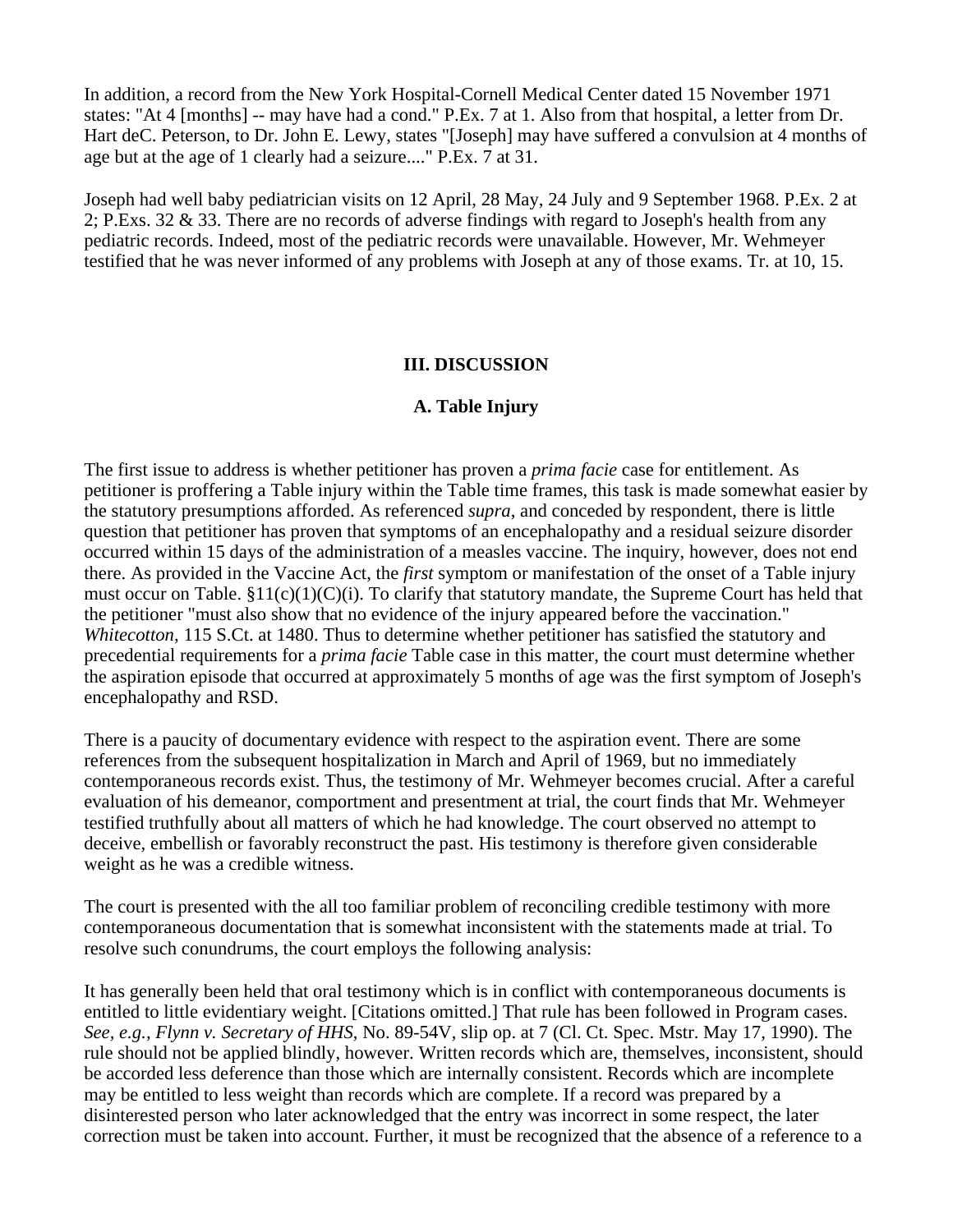condition or circumstance is much less significant than a reference which negates the existence of the condition or circumstance.

*Murphy v. Secretary of HHS*, 23 Cl. Ct. 726, 733 (1991), *aff'd*, No. 92-5002 (Fed. Cir., May 6, 1992). There is much similarity between Mr. Wehmeyer's testimony and the excerpts from the records reprinted *supra*. They both describe aspiration, at around the same time, resulting in a two day hospitalization. The important difference is in the use of the word "seizure" in the medical documents to describe the events. Mr. Wehmeyer vehemently denies that any seizure occurred or that anyone at the time used such a description. As stated, the court finds his testimony to be truthfully presented. The question remains: What is the significance of the subsequent notations that apparently refer to seizures?

The notations at issue were recorded by different people responsible for Joseph's care some eight months after the aspiration event occurred. The persons who recorded the past history were primarily concerned with Joseph's immediate care and not necessarily with accurately preserving all ascertainable facts with regard to the past event. While Mr. Wehmeyer stated that he never described the event as a "seizure event," perhaps the physicians or nurses at Yale New Haven Hospital interpreted them as such in light of the grand mal seizures Joseph was exhibiting at the time. The court also notes, with emphasis, the apparent inconsistency between the records themselves. Specifically, the court recognizes the disparity between Petitioner's Exhibit 1 at page 6, which most likely denies that seizures occurred, and Petitioner's Exhibit 1 at page 2, which makes no mention of seizures, when juxtaposed with Petitioner's Exhibit 1 at pages 3 and 31, which refer to seizure events. In addition, that Joseph was apparently in good health immediately after the aspiration incident tends to militate against a finding of severe neurological injury at that time. The vague references to seizures that appear in the records of a later hospitalization simply do not amount to proof that seizures occurred some eight months prior. Any interpretation of those notations will go no further than speculation. The court cannot conclude, by a preponderance of the evidence, that the aspiration event was evidence of an encephalopathy or a seizure event. The court must hold that the first symptom of Joseph's encephalopathy and RSD occurred on-Table. Therefore, the court finds that petitioner has proven a *prima facie* case for entitlement under the Vaccine Act, for a Table encephalopathy and residual seizure disorder. However, before an award can be made, respondent has the opportunity to prove that the injuries were caused by a factor unrelated to the vaccine.

### **B. Factor Unrelated**

Respondent argues that Joseph's injuries were caused, not by the measles vaccine, but by a hypertensive cerebral hemorrhage resulting from congenital renal artery stenosis. Resp. Br. at 1. It is her theory that the severe intracerebral hemorrhage suffered by Joseph caused the significant neurological sequelae. *Id*. at 5. Petitioner argues that respondent's theory should be rejected. He argues that the nephrectomy did not solve the hypertension problem and that, regardless, the hypertension was unrelated to the seizures. Pet. Br. at 5. Petitioner argues that respondent has not proven that the encephalopathy Joseph suffered was caused by a hemorrhage or had any vascular etiology. Pet.Br. at 7. To address this "factor unrelated" issue, the court will first examine the expert testimony.

# **1. Dr. M. William Schwartz**(9)

Dr. Schwartz opined that Joseph, upon admission to Yale New Haven Hospital on 30 March 1969, had heart failure and cerebral hemorrhaging due to hypertension. Tr. at 80. He stated that Joseph's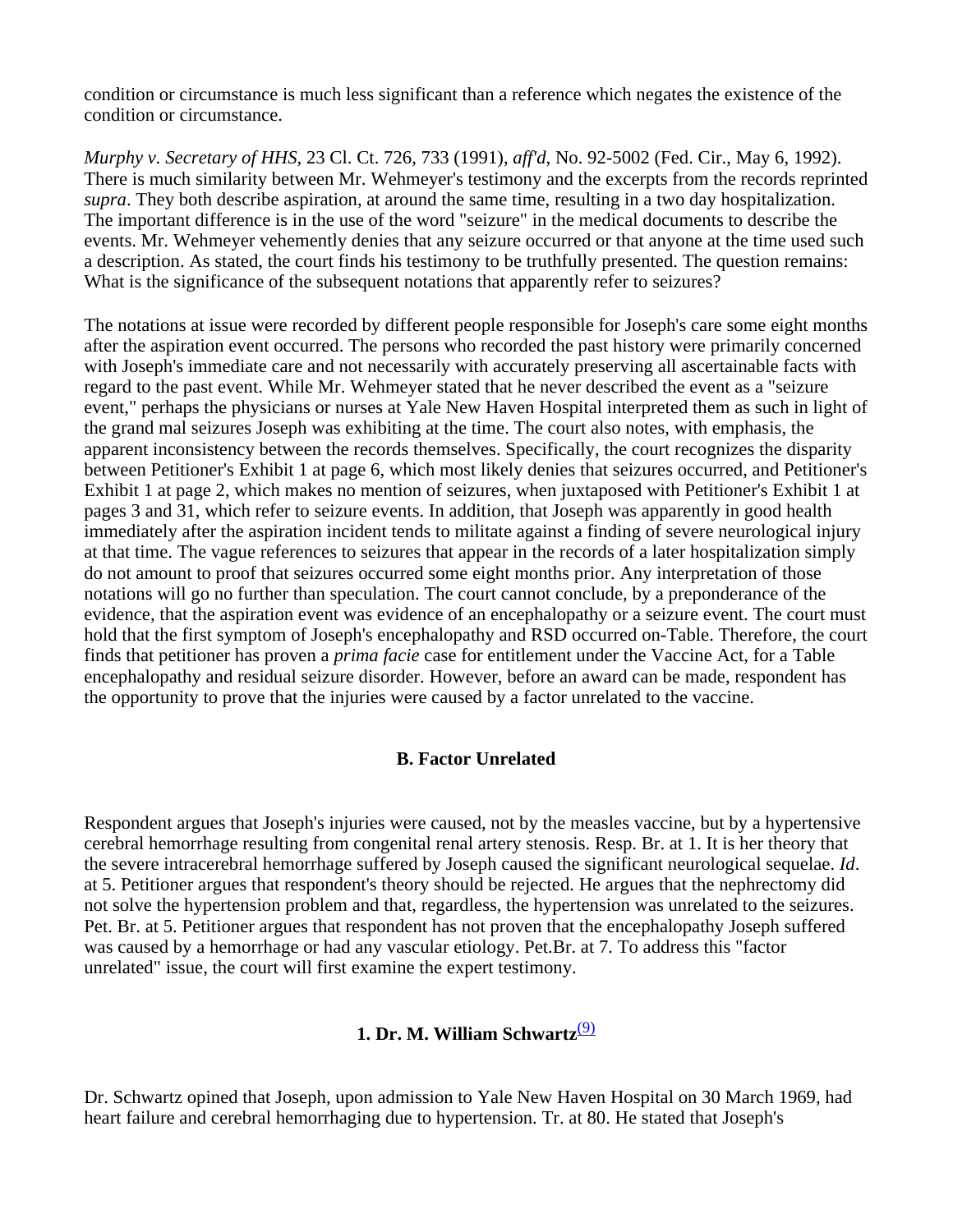hypertensive condition was congenital, and that such a dramatic crisis would be the result of months of increasing hypertension. Tr. at 81-82. The fact that Joseph's lungs were filled with fluid and his heart was so large, in Dr. Schwartz's opinion, supports his theory that this was a long process, not just an isolated event. Tr. at 83.

Dr. Schwartz opined that Joseph's hypertension was caused by his kidney defect. Tr. at 85. He observed that Joseph had abnormalities in two renal arteries and a lumbar artery which were congenital. *Id*. Because of this stenosis, or narrowing of the arteries, the kidney sensed that it was not getting enough blood. *Id*. Thus, in response, it sent hormones to attempt to raise the blood pressure. The hypertension eventually caused the congestive heart failure and cerebral hemorrhaging. Tr. at 86. Dr. Schwartz stated there were no facts to support a theory that the measles vaccination contributed to, or aggravated, Joseph's condition. Tr. at 88, 91.

Dr. Schwartz explained that 90% of hypertension cases in children are due to renal problems. Tr. at 84. He stated that in 1969, the doctors did not have available the myriad of tests and procedures we have today. Thus, what was a perplexing diagnosis that took weeks to reach back then, would be determined very quickly with modern technology and experience. Tr. at 88. That is the reason, Dr. Schwartz explained, the doctors had such difficulty with Joseph's treatment.

Dr. Schwartz stated that it is typical for hypertension to remain for a period of time after corrective surgery. Tr. at 88-89. He explained that the other arteries in the body constrict to compensate for the high blood pressure and need time to normalize. Tr. at 89-90. In addition, the kidney continues to secrete the hormones causing the hypertension for a time. *Id*. Dr. Schwartz conceded that seizures can raise blood pressure, but not to the extent suffered by Joseph during his hospitalization. Tr. at 96.

Dr. Schwartz stated that he was 99.9% certain that Joseph's injury was caused by cerebral hemorrhaging, due to hypertension, which was in turn caused by congenital renal artery stenosis. Tr. at 91. He has seen a number of similar cases, more than most people in the world, although none as serious as Joseph's. $\frac{(10)}{2}$ Tr. at 93-94, 106. He based his opinion that Joseph had cerebral hemorrhaging on the fact that it is a typical result of hypertension; and that the damage was focal, on one side of the brain, as opposed to diffuse. $\frac{(11)}{11}$  Tr. at 124.

# **2. Dr. David L. Romano**(12)

Dr. Romano stated that there is no evidence that any problems with Joseph's brain preexisted the 22 March 1969 measles vaccination. Tr. at 53. He explained that renal vascular hypertension is extremely rare in infants. Tr. at 51-52. However, he agreed that Joseph's renal artery stenosis was congenital. Tr. at 53.

Dr. Romano conceded that malignant hypertension can cause an encephalopathy, but he noted that there are other causes for encephalopathy, and there is "no reason why you can't have two, rather than one, [etiologies] concurrently." Tr. at 54. Dr. Romano conceded that the kidney, which was extracted during the nephrectomy, was diseased. Tr. at 55. However, he opined that the kidney may, or may not have caused Joseph's hypertension. *Id.* Dr. Romano conceded that Joseph had a malignant hypertensive encephalopathy. Tr. at 62. In fact, he conceded that the renal artery stenosis must have been a factor in the cause of the hypertensive encephalopathy. Tr. at 57. He opined that, either the renal artery stenosis was the cause of the hypertensive encephalopathy, excluding any relationship with the vaccine, or the renal condition was a factor in conjunction with the vaccine. Tr. at 58. He could not opine, to a degree of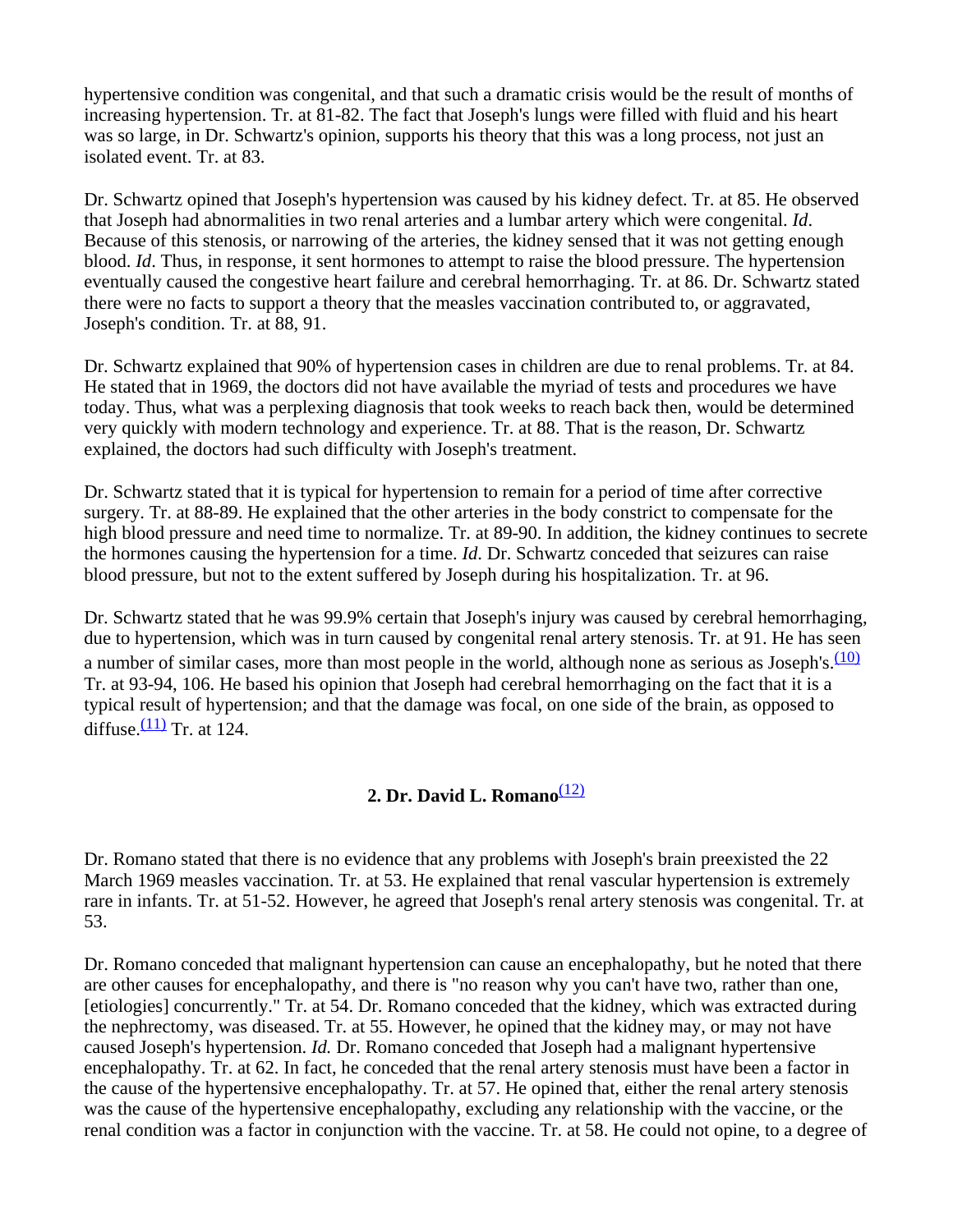medical certainty, how much affect the renal artery stenosis had on Joseph's injuries in relation to other possible etiologies. Tr. at 59, 63.

When asked about the significance of the fact that Joseph's hypertension continued for a long time after the hospitalization, Dr. Romano explained that it may take some time for the pressure to normalize. Tr. at 65-66. He also opined that a seizure disorder can increase blood pressure, but he could not opine as to whether that occurred in this case. Tr. at 68-69.

In his report of 7 August 1995, Dr. Romano stated: "It is my opinion, within a reasonable degree of medical certainty: (1) That Joseph Wehmeyer's long range problems were not the result of malignant hypertensive encephalopathy; and (2) It would be medically reasonable to look for neurological cause for his present condition." P.Ex. 24. At the hearing, he explained that the majority of cases of malignant hypertension produce no adverse sequelae. Tr. at 70. Dr. Romano could not state, by a preponderance of the evidence, that a vaccination could cause a case of malignant hypertension to develop into a condition as serious as Joseph's. Tr. at 70.

Dr. Romano opined that the hypertensive event caused an intracerebral bleed, and that in turn "left much neurological sequelae." Tr. at 73. He added that there could be another type of encephalopathic event, independent of the hypertension, involved in the process. *Id*.

## **3. Dr. Marcel Kinsbourne**(13)

Dr. Kinsbourne believes that both Dr. Romano and Dr. Schwartz have erred in their diagnoses of cerebral hemorrhage. Tr. at 116. Dr. Kinsbourne relies on an M.R.I. performed in 1995. Tr. at 127. The M.R.I. described a "developmental abnormality of marked left cerebral hemisphere atrophy," which he opines is not the description expected after a cerebral hemorrhage. Tr. at 127-28. He stated that he would not refer to the damage to the left hemisphere as focal and that it was consistent with measles encephalitis. Tr. at 126. He recommended that a pediatric neuroradiologist examine the M.R.I. to determine whether the encephalopathy was due to inflammation or a vascular cause. Tr. at 122.

## **4. Dr. Mary Anne Guggenheim**<sup>(14)</sup>

Dr. Guggenheim opined that the 1995 M.R.I. shows that the encephalopathy was acquired not congenital. Tr. at 120. However, she stated that an M.R.I. performed 25 years after an injury may not necessarily present a clear, dispositive picture of causation. Tr. at 132. She opined that the encephalopathy was most likely due to vascular etiology. *Id*. She added that the focal atrophy was consistent with a stroke-like event. Tr. at 125. Dr. Guggenheim opined that the evidence overwhelmingly points to vascular etiology. Tr. at 130. In her expert's report, she opined that Joseph's immunizations were totally unrelated to his neurological problems. R.Ex. A.

### **5. 24 October 1995 M.R.I. examination -- Dr. Robert Zimmerman. (15)**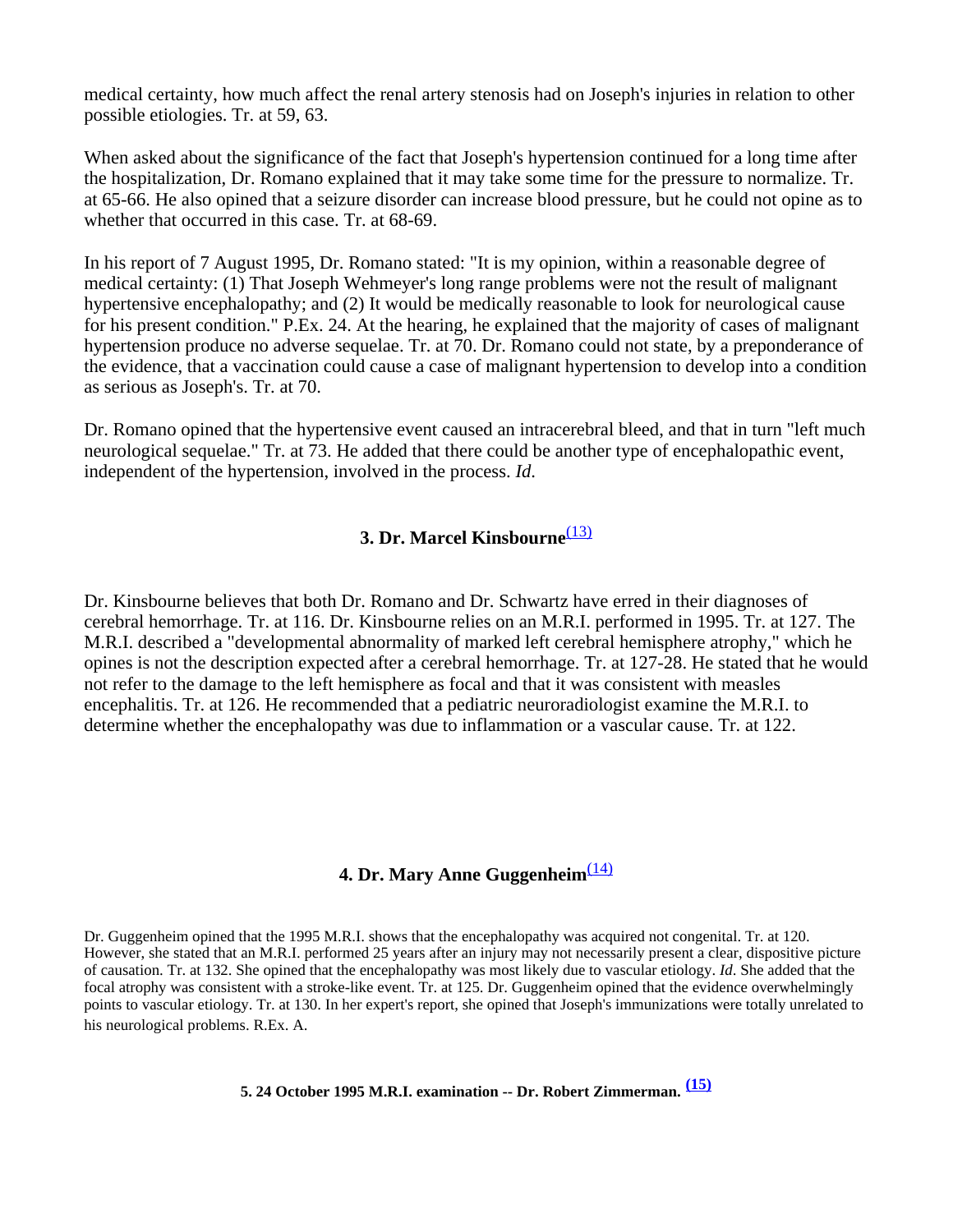Respondent filed the report of Dr. Robert Zimmerman, a pediatric neuroradiologist. In that report, Dr. Zimmerman stated:

...The etiology of the damage is not clearcut, and represents left hemispheric injury that should be correlated to the clinical circumstances that occurred during early childhood. The nature of the injury, predominately to the left cerebral hemisphere is not consistent with a post-vaccinal injury in my own experience.

Report of Dr. Zimmerman at 1. In his supplemental report, Dr. Kinsbourne opined that Dr. Zimmerman's report was inconclusive. Thus, Dr. Kinsbourne reiterated his belief that the encephalopathy was due to inflammatory, not vascular etiology. P.Ex. 34. Dr. Guggenheim agreed that Dr. Zimmerman's report was inclusive, and she also agreed that the entire clinical picture must be examined to form an opinion as to etiology. However, she restated her opinion that "the overoverwhelming weight of evidence, as presented by both of the renal disease specialists who testified, supports the renovascular hypertension interpretation of the event." Dr. Guggenheim's Supp. Rpt. at 1.

**6.**

The court finds that there is substantial evidence, from the clinical observations and expert opinions, that Joseph's encephalopathy and seizure disorder were directly related to his renal hypertensive condition. Respondent has more than met her burden of proving, by a preponderance of the evidence, that Joseph's Table injuries were caused by factors unrelated to his 22 March 1969 measles vaccination. Her theory was logical, persuasive and well supported by the medical records and credible scientific testimony.

This is indeed a tragic case. The court has no doubt that Mr. Wehmeyer was testifying truthfully as to what occurred from his perspective. Unfortunately, from the medical evidence provided, the court is convinced that the proximity of the measles vaccination to the tragic events of 30 March 1969, *et seq*., was pure coincidence. Joseph's encephalopathy and seizures were directly caused by cerebral hemorrhaging, due to hypertension caused in turn by renal artery stenosis.

Dr. Schwartz was the superior witness at this trial. His expertise on the medical issues at bar was unparalleled. Dr. Romano, also a quality witness, agreed with most of Dr. Schwartz's opinions. He agreed that Joseph had renal artery stenosis that resulted in hypertension. He agreed that Joseph had a cerebral hemorrhage which resulted in neurological damage. Dr. Romano's only additional contribution to the debate was that he would not rule out the possibility that the measles vaccination contributed to the severity of the hypertensive encephalopathy. In the opinions of both Dr. Guggenheim and Dr. Schwartz, the measles vaccination was not a factor in the hypertensive encephalopathy. Petitioner could not point to evidence in the record to rebut those credible opinions. The admitted conjecture of Dr. Romano that the vaccination might have played a part in the injury was not persuasive.

Dr. Schwartz explained well the difficulty the treating physicians experienced in attempting to diagnose and control Joseph's injuries in 1969. That year was ages ago in terms of medical technology and knowledge. They simply did not have the knowledge or resources to make a quick and decisive diagnosis. What would have been a routine call today eluded Joseph's treating physicians for some time. Though regrettable, this is understandable.

Petitioner's argument, that the failure of the hypertension to subside immediately after the nephrectomy is evidence that the hypertension was not of renal etiology, must be rejected. Dr. Schwartz cogently explained that it can take years for the blood pressure to normalize after corrective surgery. Dr. Romano, petitioner's own witness, agreed.

The court also cannot accept the opinion of Dr. Kinsbourne that Joseph did not have a cerebral hemorrhage, but suffered a typical post-measles inflammatory encephalopathy. Dr. Zimmerman's interpretation of the 1995 M.R.I. was not conclusive. However, it suggested a vascular etiology for the encephalopathy, and tended to exclude any complicity of the measles vaccine. The contemporaneous records, i.e. P.Ex. 1 at 28 (*vide supra*, note 11), and the expert opinions of Dr. Schwartz, Dr. Romano and Dr. Guggenheim outweigh Dr. Kinsbourne on this issue. The 1995 M.R.I. was not dispositive in this case. From the court's perspective, it neither proved nor disproved the issue, but it did lend support to the conclusion that the encephalopathy had a vascular etiology. By a preponderance of the evidence, the court finds that Joseph suffered a hypertensive cerebral hemorrhage, not a measles-like inflammatory encephalopathy. In addition, the court finds that his hypertension was caused by congenital renal artery stenosis, not the measles vaccine.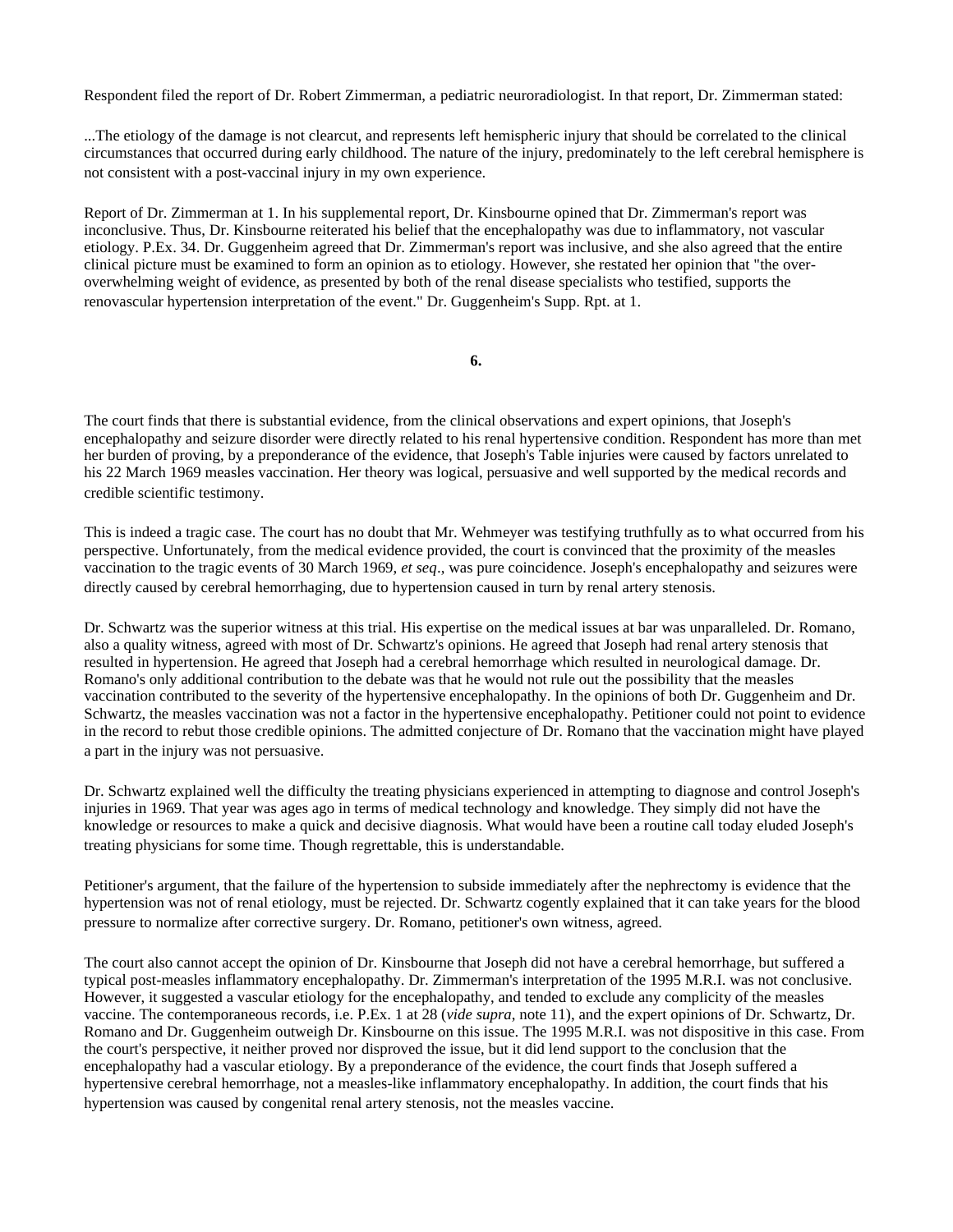#### **IV. CONCLUSION**

Petitioner has proven that Joseph suffered a Table injury within 15 days of the administration of the 22 March 1969 measles vaccination.  $§11(c)(1)(C)(i)$ . However, respondent has proven, by a preponderance of the evidence, that Joseph's injuries were caused by a factor unrelated to the vaccine -- a hypertensive cerebral hemorrhage, due to congenital renal artery stenosis. §13(a)(1)(B). Therefore, the court must hold that petitioner is not entitled to compensation under the Vaccine Act. Accordingly, this petition is dismissed with prejudice pursuant to Vaccine Rule  $21.\overline{160}$ 

In the absence of a motion for review filed pursuant to RCFC, Appendix J, the clerk is directed to enter judgment accordingly.

#### **IT IS SO ORDERED.**

Richard B. Abell

Special Master

1. The statutory provisions governing the Vaccine Act are found at 42 U.S.C.A. § 300aa-1 *et. seq.* (West 1991 & Supp. 1997). Hereinafter, all references will be to the relevant subsection of 42 U.S.C.A. § 300aa.

2. Citations to the transcript will be made as "Tr. at \_\_."

3. Petitioners must prove the statutory requirements by a preponderance of the evidence. The special master must find the existence of the factual predicates more probable than not. *See In re Winship*, 397 U.S. 358, 372-73 (1970) (Harlan, J., concurring) (quoting F. James, Civil Procedure 250-51 (1965)). Mere conjecture or speculation does not meet the preponderance standard. *Snowbank Enterprises, Inc. v. United States*, 6 Cl. Ct. 476, 486 (1984).

4. Other Table vaccines may have a different corresponding Table time frame.

5. *Shalala v. Whitecotton*, 115 S.Ct. 1477, 1480 (1995).

6. Joseph's parents' affidavit is filed as P.Ex. 2.

7. As with most medical documents, certain repetitive shorthand symbols are used. In the following quotations, parenthetical interpretations are provided for clarity.

8. From the somewhat cryptic abbreviated note, the court's best translation is "no seizures." Respondent has proffered the possibility that it translates to "one seizure," however the court finds that to be unlikely due the fact that no numbers were spelled out on the entire page. Nevertheless, while the court has made its best estimate, this translation is by no means conclusive and certainly not dispositive either way.

9. Dr. Schwartz is board certified in pediatrics with a specialty in nephrology. He has practiced and taught in that discipline for over thirty years. He has been on the faculty at the University of Pennsylvania School of Medicine since 1964. He holds